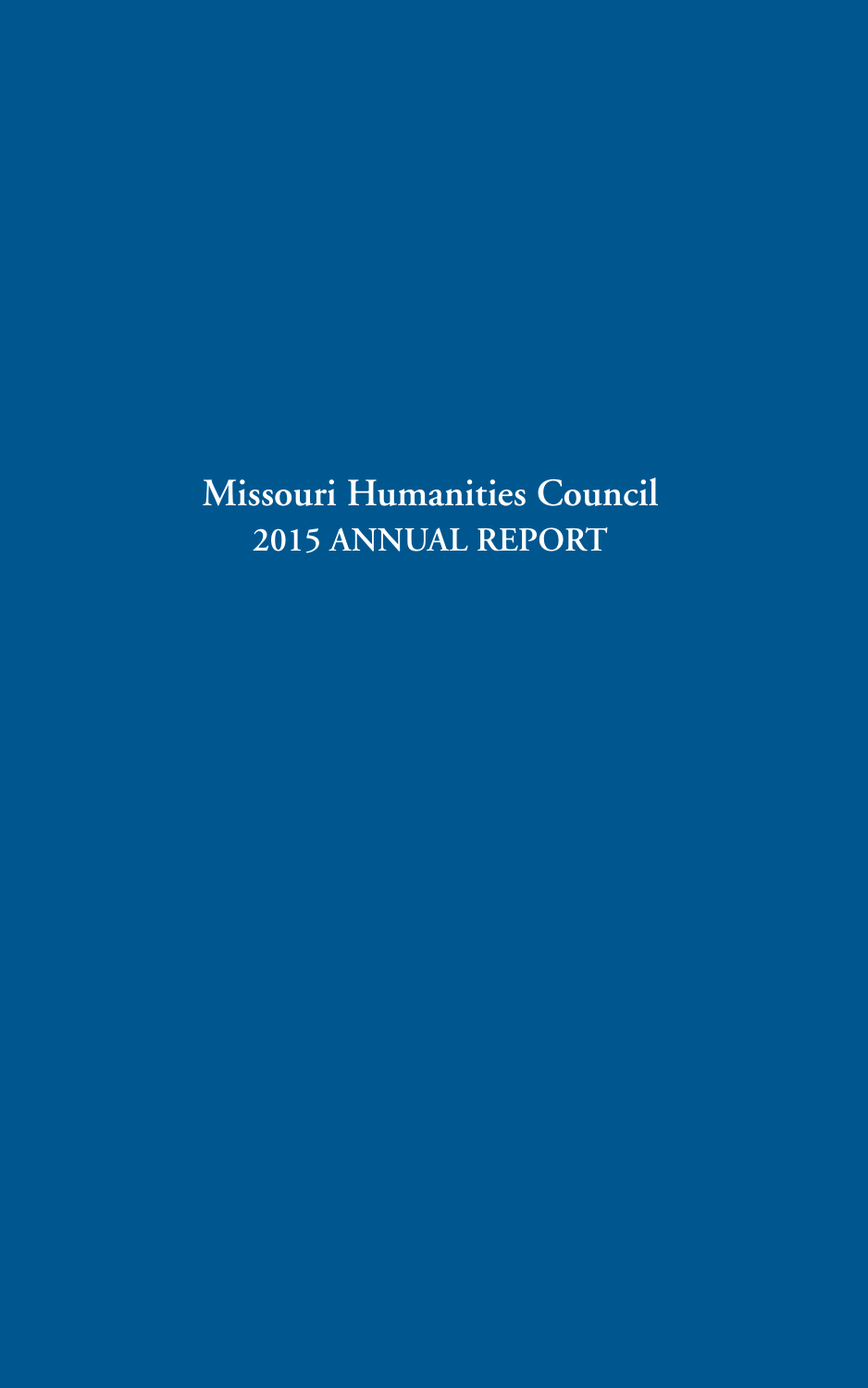

# **PROUDLY SERVING**



# **MISSION STATEMENT**

To enrich lives and strengthen communities by connecting Missourians with the people, places, and ideas that shape our society.

The Missouri Humanities Council (MHC) is a 501(c)(3) nonprofit organization that was created in 1971 under authorizing legislation from the U.S. Congress to serve as one of 56 state and territorial humanities councils that are affiliated with the National Endowment for the Humanities.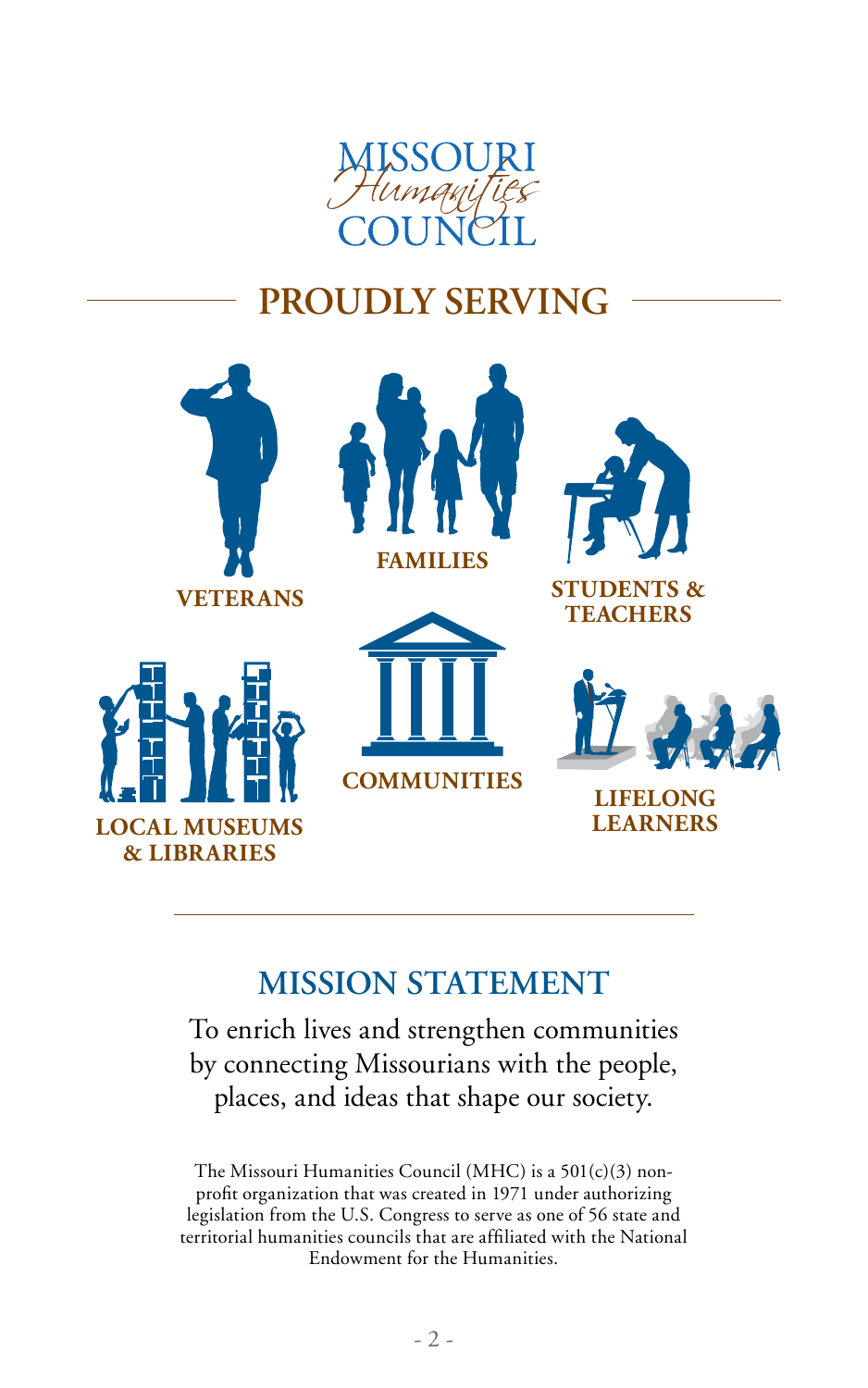# **LETTER FROM THE EXECUTIVE DIRECTOR**



*Dr. Steve Belko*

Now that my first year as the Executive Director has closed, I can confidently assert that the Missouri Humanities Council has experienced remarkable growth—I credit an incredibly dynamic and dedicated staff and an expanding Board for this achievement. I mentioned a year ago that our partnerships and collaborations were flourishing, and I could not have been more accurate, as we have seen our public outreach programming skyrocket

tremendously. We have finalized our five general program categories— Heritage, Family, Veterans, Education, and Grants—as well as the numerous projects and initiatives composing these overarching programs.

Our more established program categories—Family, Veterans, and Grants—expanded steadily in 2015, reaching larger audiences in new communities for the Council. Our community grants increased to provide funding for a myriad of phenomenal public humanities programs in every region of Missouri. We were successful in receiving every major public programming grant for which we applied, and we earned national recognition for these projects. In fact, the Pulitzer Centennial Campfires Initiative and the Humanities in the Public Square grants we received were among the highest funded projects in the nation. (These grants were awarded in FY2015, for programming beginning in FY2016.)

Our new program categories—Heritage and Education—quickly involved our most extensive and active projects. As just one example, we launched an extensive heritage program commemorating Missouri's German history. Missouri's *German Heritage Corridor* will explore, interpret, and exhibit every aspect of the state's rich German heritage within sixteen contiguous counties bordering the Missouri River. On the public education front, we established a new civics education initiative, with our annual *Missouri Summer Teachers Academy* as the focal point. FY2015 was indeed characterized with dramatic change and growth.

The next year will be as dynamic, I assure you, as we encounter our five-year review by the National Endowment for the Humanities, along with the implementation of a new five-year strategic plan. We have already adopted new vision and mission statements. I look forward to the implementation of the many programs, grants, and partnerships we worked so hard to develop in FY2015. I thank each and every one of you for your continued support of our efforts to expand humanities programming throughout the State of Missouri.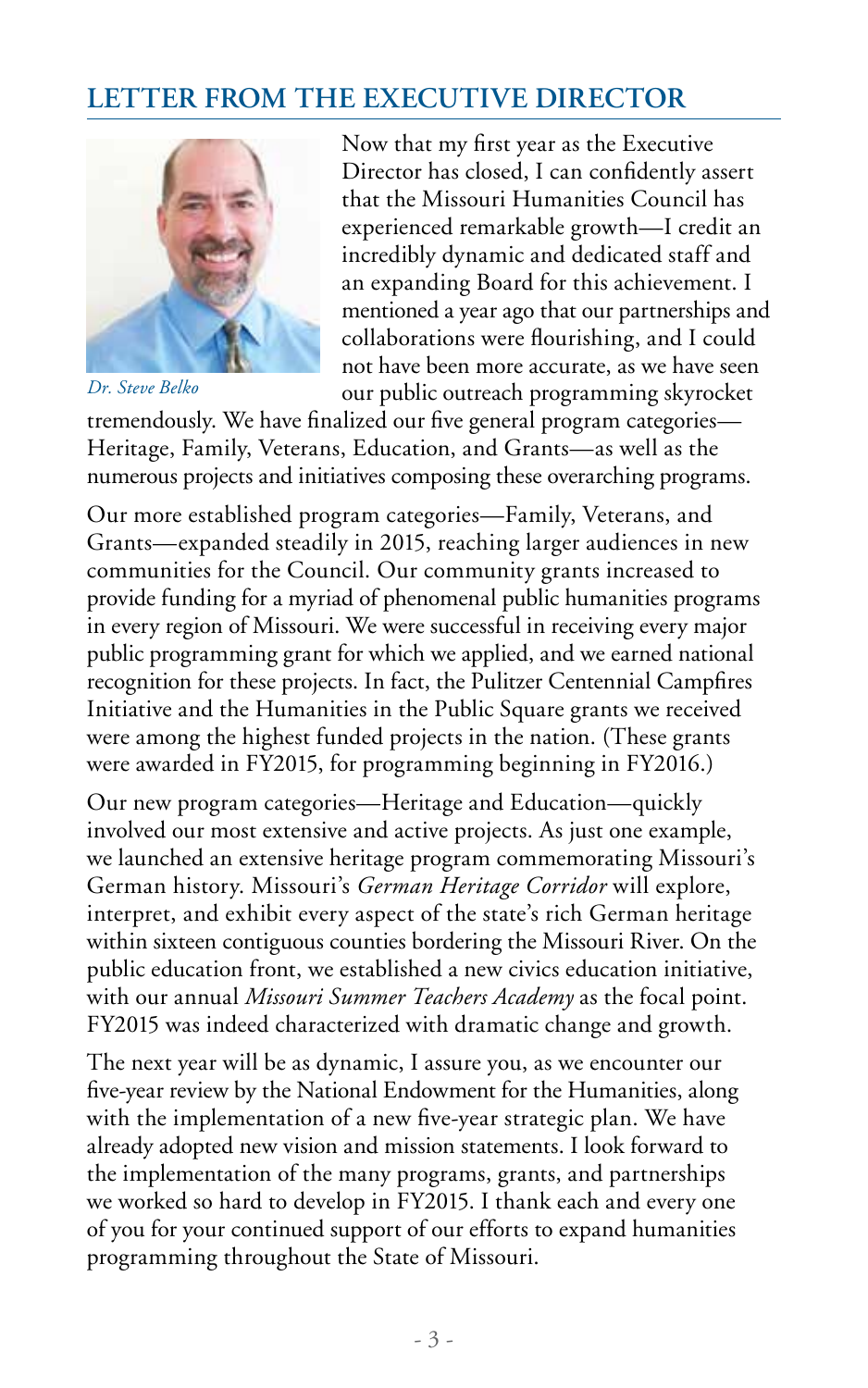# **GRANTS PROGRAM**

MHC is pleased to announce that its FY2015 grant expenditures increased \$25,000 over the prior year. More organizations and Missouri citizens are producing and experiencing worthwhile humanities projects than ever before.

### **Grants Awarded** *November 1, 2014 – October 31, 2015*

| <b>Grant Description</b>                                                                                                                               | Organization                                         | County      | Attendance |
|--------------------------------------------------------------------------------------------------------------------------------------------------------|------------------------------------------------------|-------------|------------|
| 11th Annual Ancestors<br>Gourd Dance and Pow Wow                                                                                                       | Red Star Intertribal<br>Gourd Dance<br>Society       | Cass        | 350        |
| 2015 Intercultural<br>Festival at Northwest<br>Missouri State University                                                                               | Northwest Missouri<br><b>State University</b>        | Nodaway     | 500        |
| 5th Annual Harvest Moon<br>American Indian                                                                                                             | TYCOR<br>Community<br>Development<br>Corporation     | Jackson     | 3,500      |
| A Preservation Perspective on<br>Missouri's Slave Dwellings                                                                                            | Missouri's Little<br>Dixie Heritage<br>Foundation    | Saline      | 59         |
| America's Music &<br>Sedalia in the 1890's -<br>2016 Feature Exhibits                                                                                  | Sedalia Heritage<br>Foundation                       | Pettis      | 300        |
| Beyond the Buildings:<br>Stories of the Community                                                                                                      | Pierre Laclede<br>Honors College –<br>UMSL           | Saint Louis | 200        |
| Big Book Challenge: Our<br>Anna Karenina Summer                                                                                                        | University City<br>Public Library                    | Saint Louis | 443        |
| Bonniebrook Festival of<br>Painted Leaves: A Celebration<br>of the Preservation of the<br>Heritage, Customs, Folklore,<br>and Traditions of the Ozarks | Bonniebrook<br><b>Historical Society</b><br>& Museum | Taney       | 120        |
| Carrollton Public Library<br>Summer 2015 Literacy<br>Program - Heroes                                                                                  | Carrollton<br>Public Library                         | Carroll     | 300        |
| Challenging Taboos -<br>The OAH 2015 Annual<br>Meeting in St. Louis                                                                                    | Organization<br>of American<br>Historians            | Monroe      | 650        |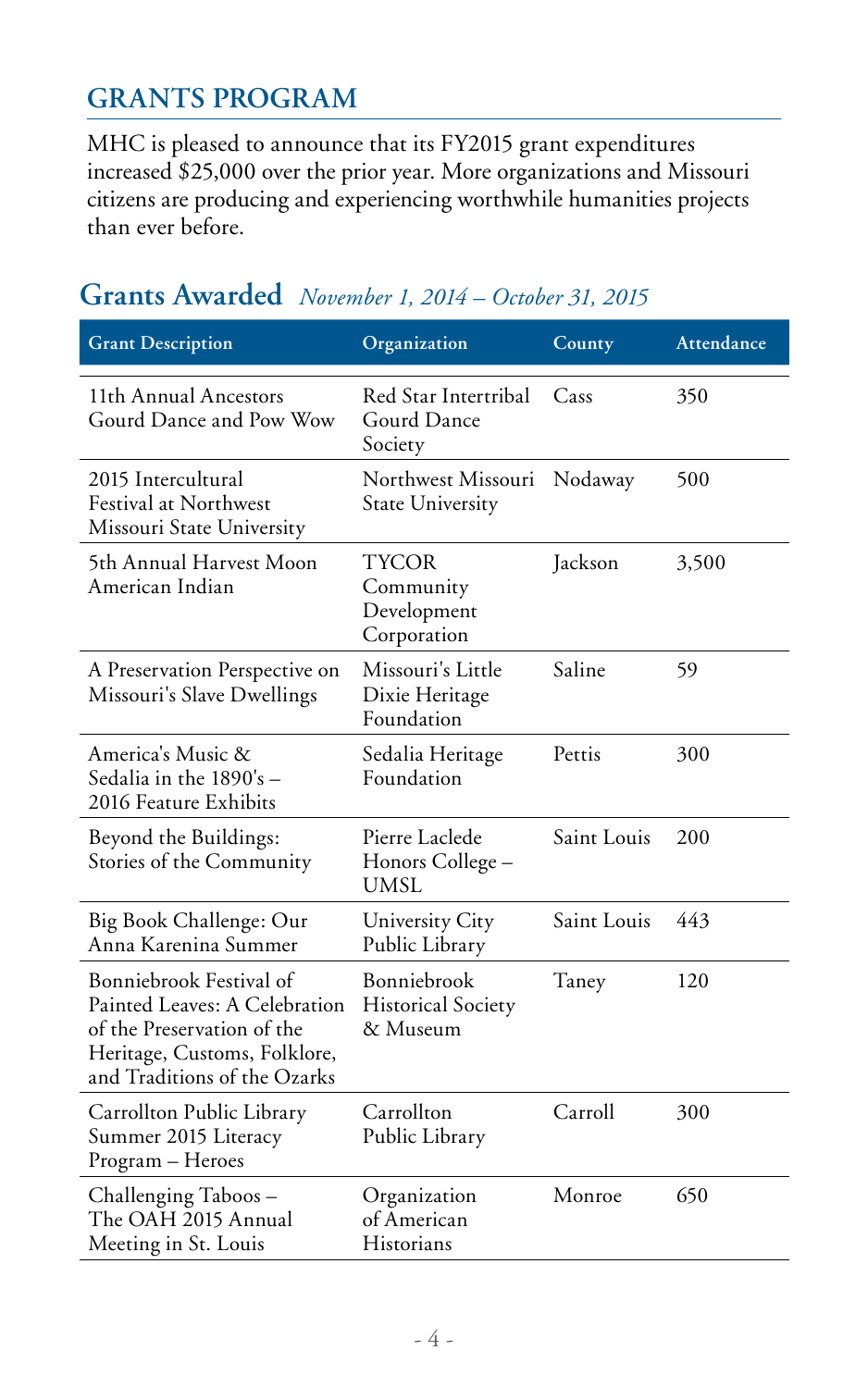| <b>Grant Description</b>                                                       | Organization                                                 | County              | Attendance |
|--------------------------------------------------------------------------------|--------------------------------------------------------------|---------------------|------------|
| Civil War Archives Alive!                                                      | Friends of the<br>Missouri State<br>Archives                 | Cole                | 5,000      |
| December Presents Poetry<br>& Jazz Perfect Combo                               | December<br>Publishing                                       | Boone               | 100        |
| Fall Festival of the Arts &<br>Crafts and Strassenfest                         | Historic<br>Washington<br>Foundation                         | Franklin            | 15,000     |
| Family Fun Days:<br>Being History Explores                                     | Friends of the<br>National Frontier<br>Trails Museum         | Jackson             | 507        |
| <b>GradNation Community</b><br>Summit: The State of<br>Mobility in Kansas City | Turn the Page KC                                             | Jackson             | 150        |
| Guadalupe Center<br>Westside Research Project                                  | Guadalupe<br>Center, Inc.                                    | Gasconade           | 200        |
| Historic Black Columbia<br><b>Bus</b> Tour                                     | Curators of<br>University of<br>Missouri, Columbia           | Boone               | 58         |
| Humanities and<br>Arts Film Series                                             | Downtown<br>Springfield<br>Community<br>Cinema               | Greene              | 264        |
| Humanities and the<br>Power of Technology                                      | Drury University<br>Humanities and<br><b>Ethics Center</b>   | Greene              | 150        |
| Identifying and Developing<br>Heritage Tourism Resources                       | Missouri Highway<br>36 Heritage<br>Alliance                  | Buchanan            | 115        |
| In Sync With Thomas<br>Hart Benton                                             | We Always<br>Swing, Inc.                                     | Boone               | 715        |
| <b>Interpreting Slavery</b><br>Workshop                                        | Curators of<br>the University<br>of Missouri,<br>Kansas City | Boone               | 100        |
| Intersections: Of Time<br>and Buildings, St. Joseph                            | St. Joseph<br>Museums, Inc.                                  | Buchanan            | 281        |
| KMOX Radio: Audio<br>Tape Digitization                                         | St. Louis Media<br>History Foundation                        | Saint Louis<br>City | 300        |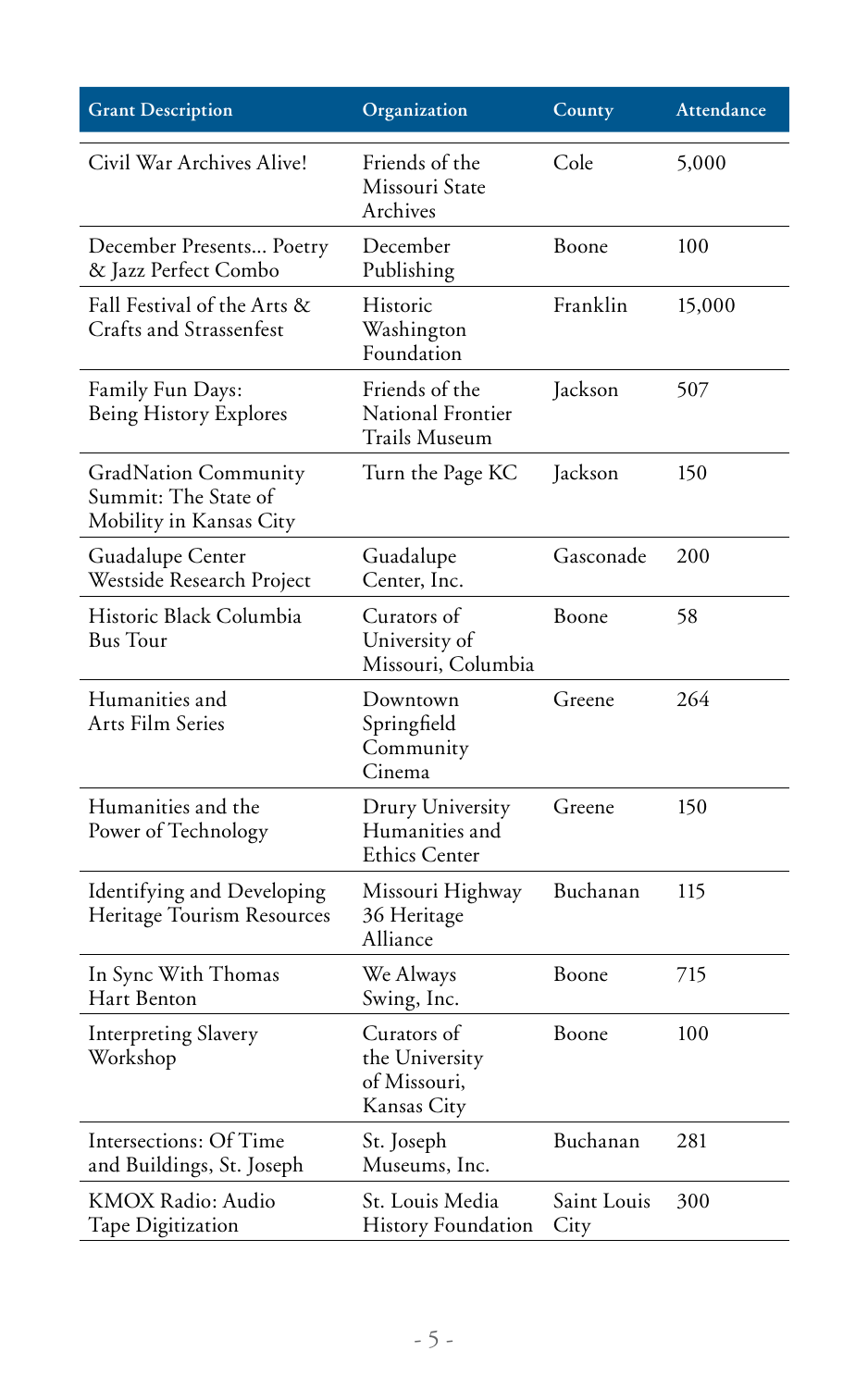| <b>Grant Description</b>                                           | Organization                                            | County              | Attendance |
|--------------------------------------------------------------------|---------------------------------------------------------|---------------------|------------|
| Legendary Lexington<br>in the Digital Age                          | Lexington<br>Auditorium<br>Association                  | Lafayette           | 75         |
| Mural Interpretation Boards                                        | Old Town<br>Cape, Inc.                                  | Cape<br>Girardeau   | 150        |
| Native American Month                                              | Sikeston Cultural<br>Development<br>Corporation         | Scott               | 100        |
| Ozark Mountain Festival                                            | Eminence Area<br>Chamber of<br>Commerce                 | Shannon             | 2,200      |
| Ozarks Studies Symposium                                           | Missouri State<br>University-<br>West Plains            | Howell              | 110        |
| Passport to the Past:<br>Missouri Arts and<br>History Exploration  | Friends of the<br>Missouri Governor's<br>Mansion        | Cole                | 125        |
| Pathways to Hope for<br>Moral Injury and Other<br>Invisible Wounds | Mid-America<br>Center for Ministry                      | Cole                | 200        |
| Primary Sources &<br>Local History in the<br>Digital Classroom     | Southeast Missouri<br>State University                  | Cape<br>Girardeau   | 200        |
| Prison Performing Arts                                             | Prison Performing<br>Arts                               | Saint Louis<br>City | 85         |
| Remembering the Legacy<br>of Warren & Betty Hearnes                | Kellerman<br>Foundation<br>for Historic<br>Preservation | Cape<br>Girardeau   | 35         |
| Retracing Schoolcraft's Steps                                      | Curators of<br>University of<br>Missouri, Columbia      | Boone               | 75         |
| Saint Louis University Prison<br>Arts and Education Program        | Saint Louis<br>University                               | Saint Louis<br>City | 95         |
| School-wide Teacher<br>Home Visit Program                          | HOME WORKS!<br>The Teacher Home<br>Visit Program        | Saint Louis         | 2,500      |
| Shakespeare in the<br><b>Streets Artist Training</b>               | Shakespeare<br>Festival St. Louis                       | Saint Louis<br>City | 1,500      |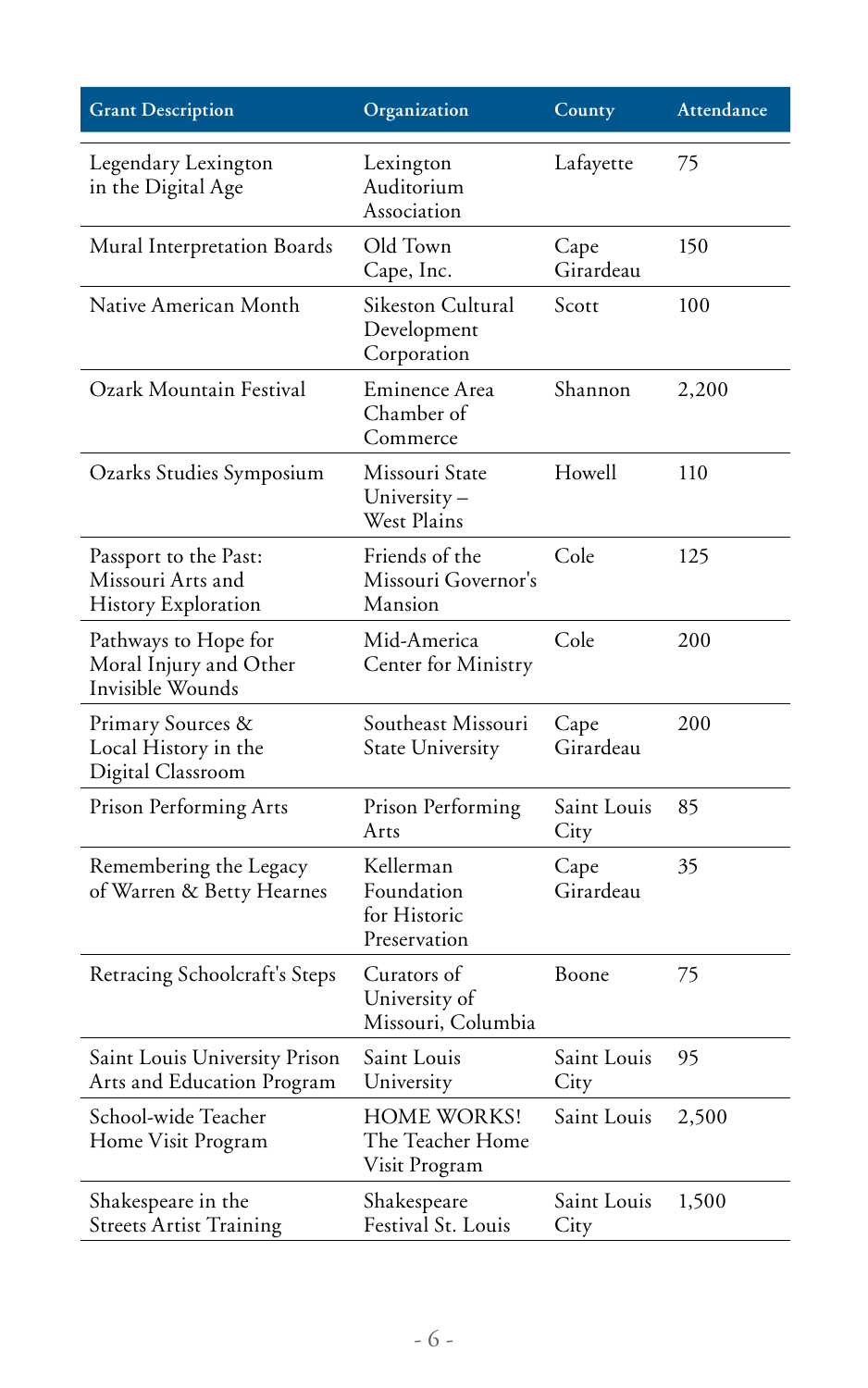| <b>Grant Description</b>                                                        | Organization                                               | County              | Attendance |
|---------------------------------------------------------------------------------|------------------------------------------------------------|---------------------|------------|
| South Grand Lecture Series                                                      | South Grand<br>Community<br>Improvement<br><b>District</b> | Saint Louis<br>City | 100        |
| St. Louis Map Room<br>and Website                                               | <b>COCA</b>                                                | Saint Louis         | 5,000      |
| Storytelling to Engage and<br>Develop Community and<br>Tourism Potential        | Curators of<br>University of<br>Missouri, Columbia         | Boone               | 100        |
| Swingin for the Fences:<br>A Jazz and Baseball<br>Retrospective                 | Jazz St. Louis                                             | Saint Louis<br>City | 75         |
| The Mochila Review<br>Presents: In the Shadow<br>of Poet Taylor Mali            | Missouri Western<br><b>State University</b>                | Buchanan            | 350        |
| <b>Trading Moon Pow Wow</b><br>and Native Arts Celebration                      | University of<br>Central Missouri -<br>Religious Studies   | Johnson             | 1,500      |
| Urban Museum Collaborative<br>- Walking in Another's Shoes                      | Campbell House<br>Museum                                   | Saint Louis<br>City | 5,425      |
| What Democracy Looks Like                                                       | The Scholarship<br>Foundation of<br>St. Louis              | Saint Louis         | 2,000      |
| Why Study American<br>Culture Now?                                              | Lindenwood<br>University                                   | Saint<br>Charles    | 100        |
| William H. Pommer<br>Symposium                                                  | Deutschheim State<br><b>Historic Site</b>                  | Gasconade           | 160        |
| Women's Screenwriting<br>Workshop                                               | Super Heroines, Etc                                        | Saint Louis         | 9          |
| Writing My Way Back<br>Home: Writing Workshops<br>for Veterans & Their Families | <b>Midwest Center</b><br>for the Literary                  | Jackson             | 50         |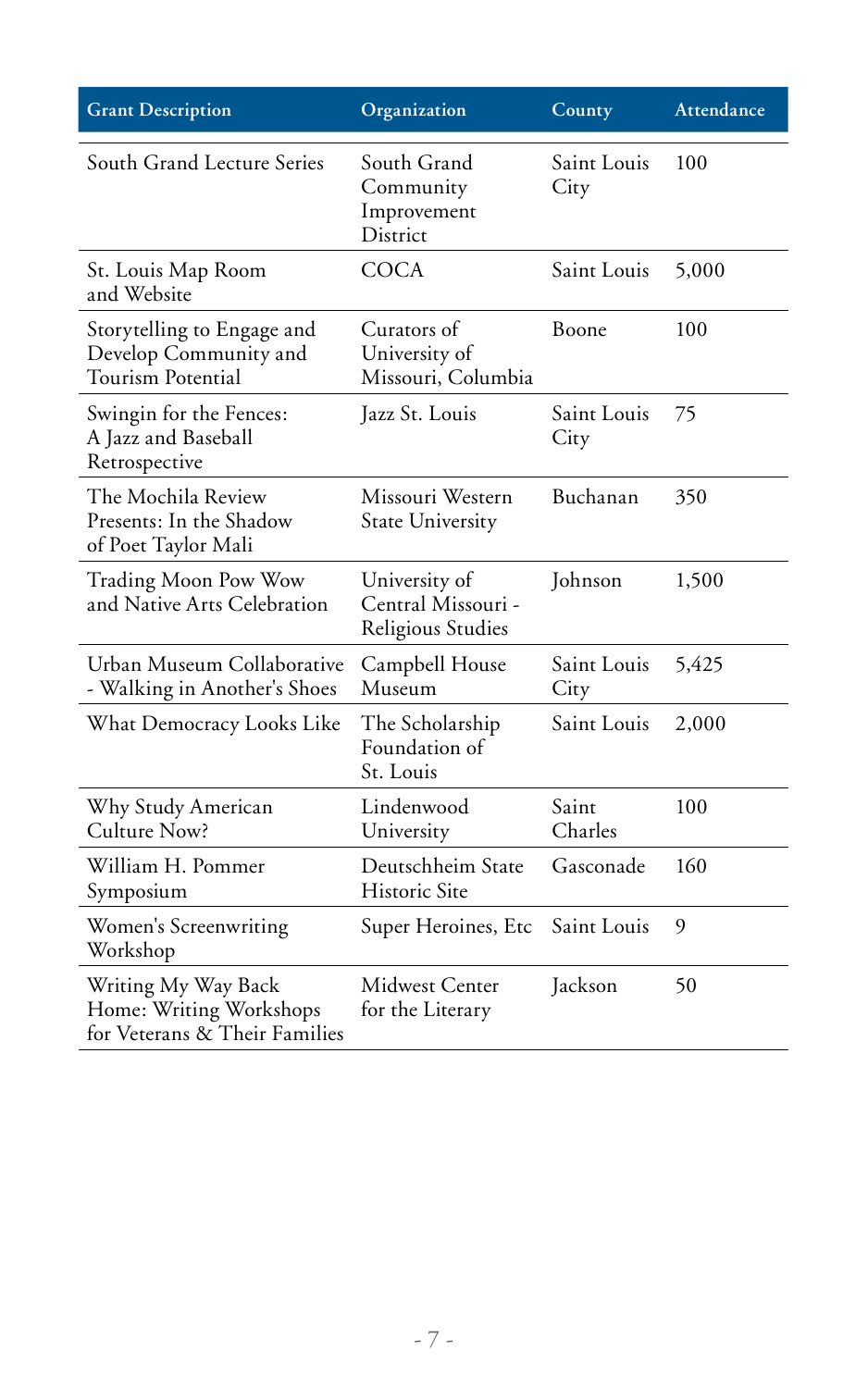

*Parents at an RFTS workshop*

# **FAMILY PROGRAMS**

MHC's family reading program *Read from the Start* (RFTS), encourages parents/caregivers to read to their young children daily so as to form early habits that foster a lifelong love of reading. Through the guidance of certified RFTS Discussion Leaders, these hands-on workshops utilize high-quality children's books, which are given to participants for home use free of charge to their children. In partnership with organizations who share a commitment to family reading and literacy, MHC presented 108 RFTS programs, reaching 1,647 parents/caregivers in 35 counties across the state of Missouri in FY2015.

# **HERITAGE PROGRAMS**



MHC created and commenced development of the German Heritage Corridor, an extensive heritage area comprising the sixteen counties along the Missouri River from St. Charles and St. Louis counties westward to Chariton and Lafayette counties.

This ongoing project will implement various public programming projects and partnerships that will explore, revive, and commemorate Missouri's German-American heritage. Partnerships have expanded with the Highway 36 Heritage Alliance, Missouri's Civil War Heritage Foundation, and the River [Mississippi] Heritage Association to develop and expand heritage tourism venues throughout the state.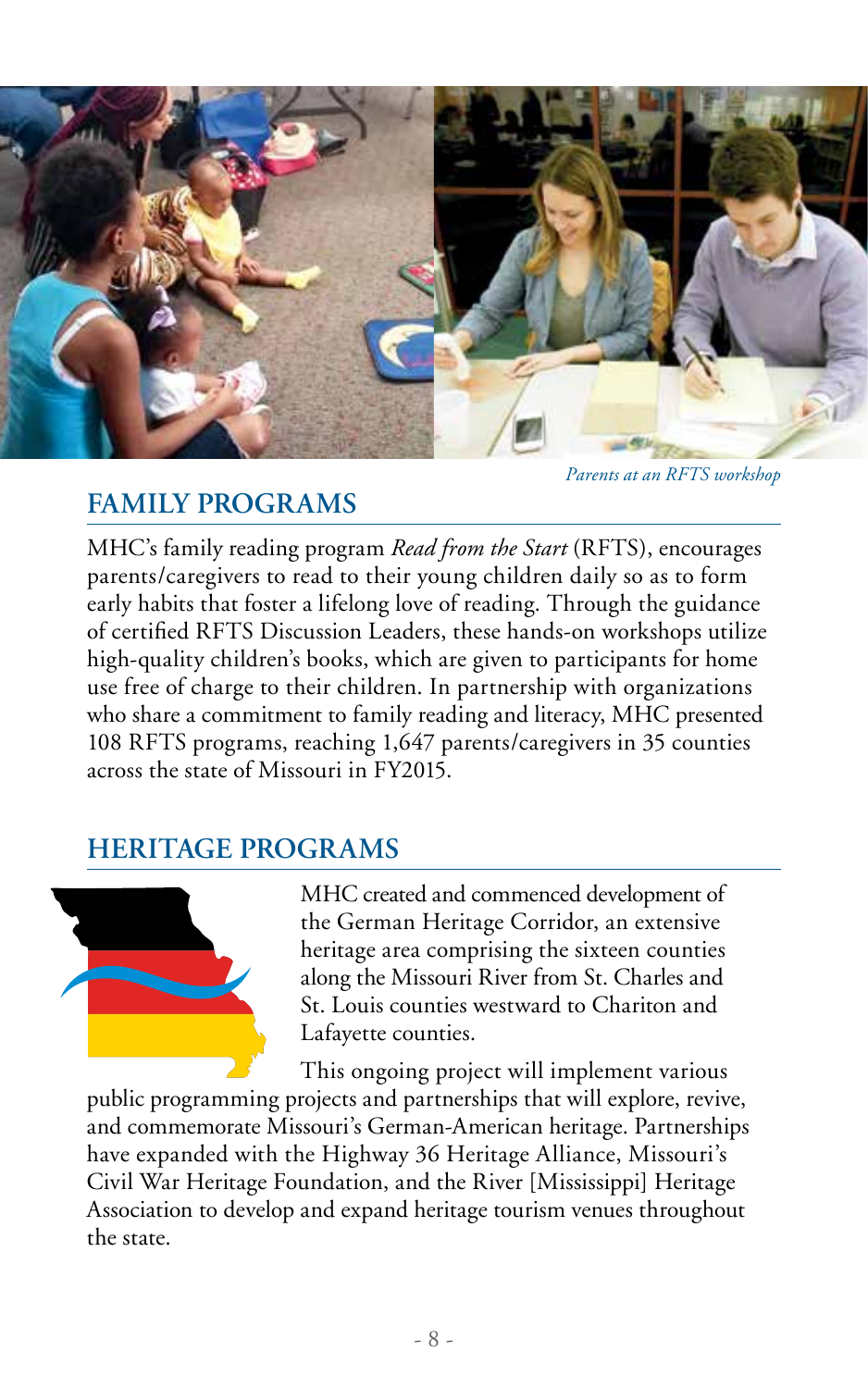

*Tim Leach, Veterans Writing Workshops participant*

# **VETERANS PROGRAMS**

Through the Veterans Writing Workshops and the *Proud to Be: Writing by American Warriors* anthology series, MHC is partnering with many great organizations to provide veterans with the guidance and encouragement to tell their stories and provide an outlet for selfexpression as they build and enhance their support systems, reconnect with their families, and reintegrate into the workplace.

In collaboration with the VA St. Louis Medical System at Jefferson Barracks-Occupational Therapy, the St. Louis Public Library, and the Springfield-Greene County Library, 230 veterans participated in MHC's statewide Veterans Writing Workshops in FY2015. The workshops are free and taught by professional writers. They provide the same high level of instruction as a college/university writing course.

In honor of our veterans, Veterans Day 2014 marked the release of the 3rd Volume of the *Proud to Be: Writing by American Warriors* anthology series. MHC, in partnership with Southeast Missouri State University Press, publishes this creative writing anthology of poetry, fiction, essays, interviews, and photography submitted by and about veterans from across the nation.



*Ron Capps, Veterans Writing Workshop at the St. Louis Public Library*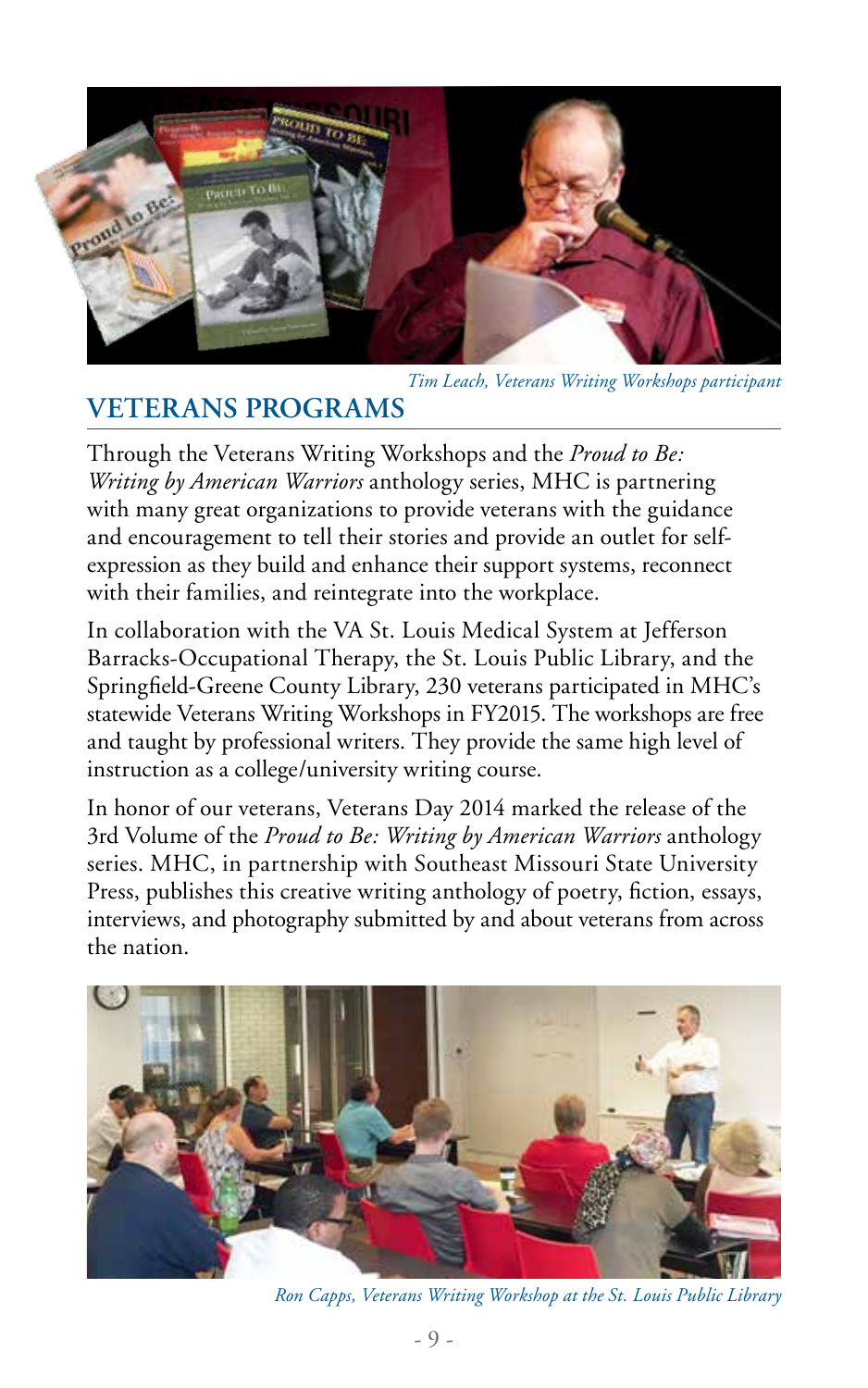# **EDUCATION PROGRAMS**



### **Civics Education Initiative**

MHC partnered with the Kinder Institute on Constitutional Democracy, at the University of Missouri, to create an annual summer teachers academy focusing on

various themes related to the Founding Era, American Democracy, and American constitutional development. This teacher education workshop will serve as the foundation for additional programs for Missouri's K-12 social studies teachers highlighting facets relating to civics education in our state.



### **National History Day**

In 2015, MHC continued its partnership with the State Historical Society for National History Day in Missouri. Nearly 3,000 Missouri students in grades six through twelve

participated in National History Day during the 2014-2015 school year. Five of the entries advanced to the final round national contest, where one student received a gold medal for his junior individual performance.



### **Traveling Exhibitions**

MHC partnered with the Missouri Bar to produce a commemorative exhibit marking the 75th Anniversary of the adoption of the Missouri Plan—a national standard

bearer in judicial selection. This initiative consists of two exhibits: a large Traveling Exhibit and the smaller Courthouse Exhibit. The Traveling Exhibit has been rotating throughout the state and is currently on display at the Supreme Court in Jefferson City. Featuring three panels and an interactive digital display component, it is sure to grab the attention of passersby. The Courthouse Exhibit is a single panel display that consolidates the historical and empirical information about the Missouri Plan into one engaging, but space-saving feature. There are forty of these Courthouse exhibits viewable across the state.

The State Historical Society of Missouri

### **Show Me Missouri—Speakers Bureau**

*Show Me Missouri: Conversations about Missouri's Past, Present, and Future* is a program jointly

organized and managed by MHC and the State Historical Society of Missouri. A continually updated roster of 33-35 scholars and experts give presentations on topics related to the history, culture, geography, and people of Missouri for local historical societies, civic groups, libraries, and other community-based organizations around the state. During FY2015, the Speakers Bureau presented 53 programs in 54 counties.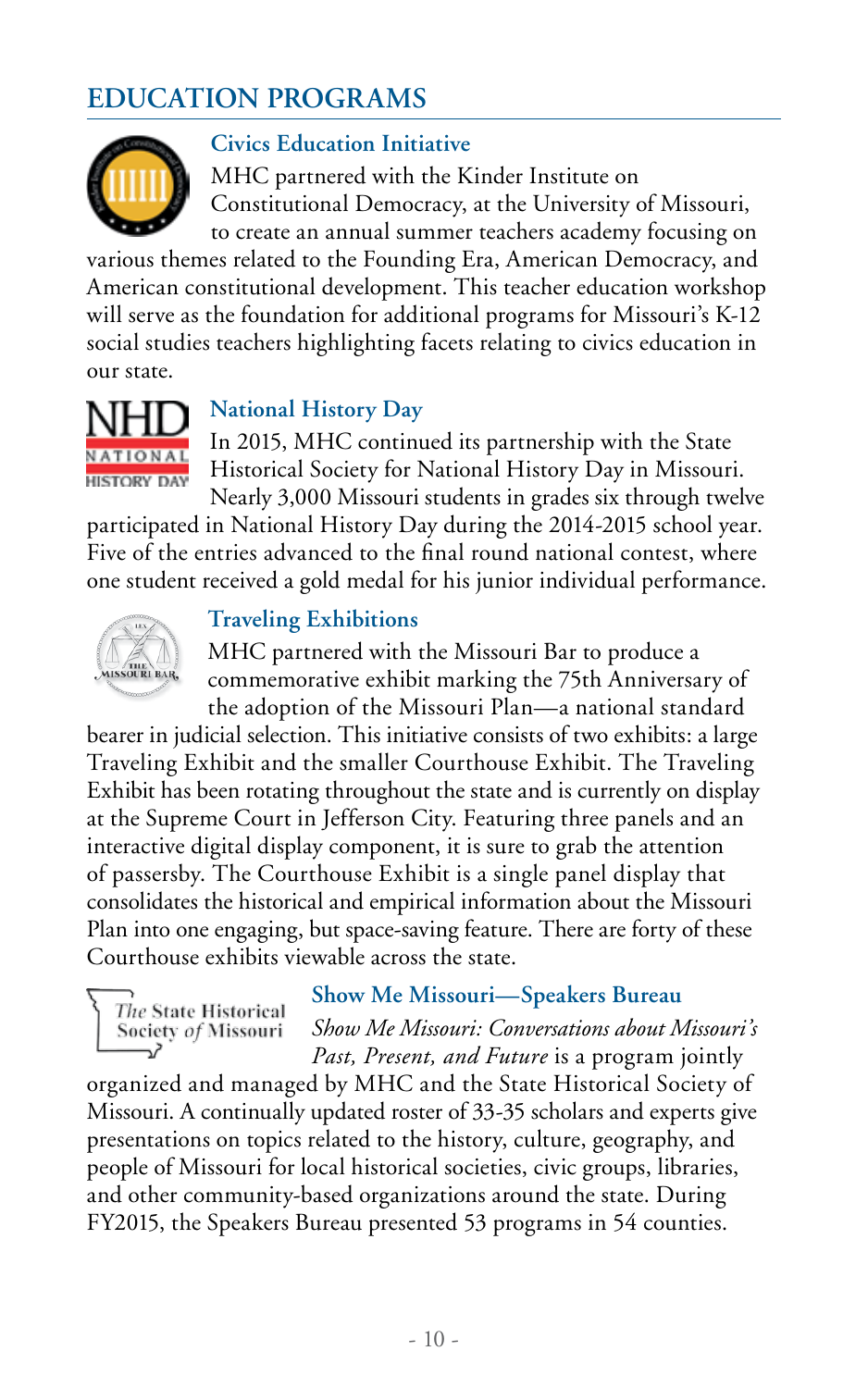# **SPECIAL INITIATIVES** *(Grant-Awarded)*



### **Missouri Latinos**

In July 2015, MHC was one of fifty-five entities nationwide to receive the highest grant award

under the *Latino Americans: 500 Years of History,* a public program initiative produced by the National Endowment for the Humanities (NEH) and the American Library Association (ALA). Rooted in Latino heritage, the grant seeks to showcase the six-part landmark PBS documentary *Latino Americans: 500 Years of History* and encourage community engagement and scholarly discussion surrounding issues facing Latinos past and present.

MHC convened a range of partners that includes: the Kansas City Public Library, Daniel Boone Regional Library, Springfield-Greene County Library District, St. Louis Public Library, and the Missouri Immigrant and Refugee Advocates.

# **FISCAL YEAR 2015 FINANCIAL SUMMARY**

| <b>INCOME</b>                                                                                                                                    |                |
|--------------------------------------------------------------------------------------------------------------------------------------------------|----------------|
| NEH Multi-year Award                                                                                                                             | \$778,590*     |
| Missouri Cultural Trust<br>Spending Authority                                                                                                    | $$1,050,000**$ |
| Contributions                                                                                                                                    | \$64,237       |
| Other Income                                                                                                                                     | \$19,279       |
| TOTAL INCOME                                                                                                                                     | \$1,912,106    |
| Multi-year grant which carries forward through 2018<br>** FY2015 draw down of \$525,000—remainder not available until FY 2016<br><b>EXPENSES</b> |                |
| <b>MHC</b> Programs                                                                                                                              | \$684,821      |
| Program and Project Re-Grants                                                                                                                    | \$194,273      |
| Subtotal Programs and Project Re-Grants                                                                                                          | \$879,094      |
| Administrative                                                                                                                                   | \$132,552      |
| Development and Community Relations                                                                                                              | \$443,081      |
| <b>TOTAL EXPENSES</b>                                                                                                                            | \$1,454,727    |
| <b>Ending Net Assets</b>                                                                                                                         | \$2,275,755    |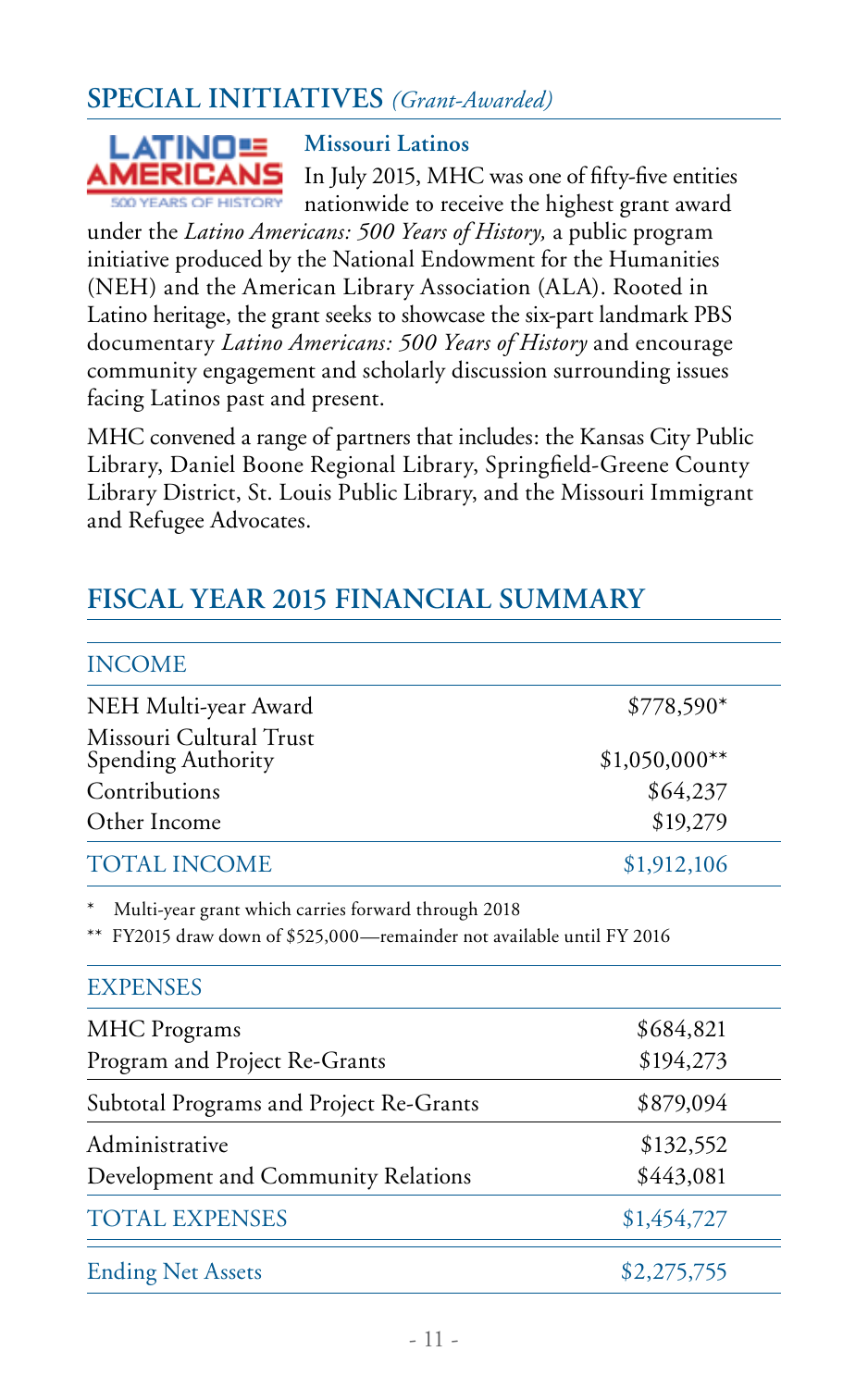

### **2015 MISSOURI HUMANITIES AWARDS**

On May 2, 2015, MHC honored six Missourians for their contributions to the humanities. Each year MHC celebrates the accomplishments of individuals and organizations that have made exceptional contributions to the understanding of Missouri—its people, and its stories. Awardees are recognized in three categories: Excellence in Education, Exemplary Community Achievement, and Distinguished Literary Achievement.

The 2015 Missouri Humanities Awards were held at the National World War I Museum in Kansas City, Missouri and featured a keynote speech by Thomas M. Bloch, former CEO of H&R Block and co-founder of University Academy—a public charter school where he continues to teach mathematics.

### **2015 awardees included:**

#### Thad Beeler

Lost Photos of Joplin – Joplin *Exemplary Community Achievement*

John McClure Robinson III Bellevue Valley Historical Society – Caledonia *Exemplary Community Achievement*

### H. Dwight Weaver

Camden County Museum and Historical Society – Eldon *Exemplary Community Achievement*

### Diane Mutti Burke

University of Missouri, Kansas City – Kansas City *Distinguished Literary Achievement*

William Least Heat-Moon Author and Historian – Columbia

*Distinguished Literary Achievement*

Thomas M. Bloch University Academy – Kansas City *Excellence in Education*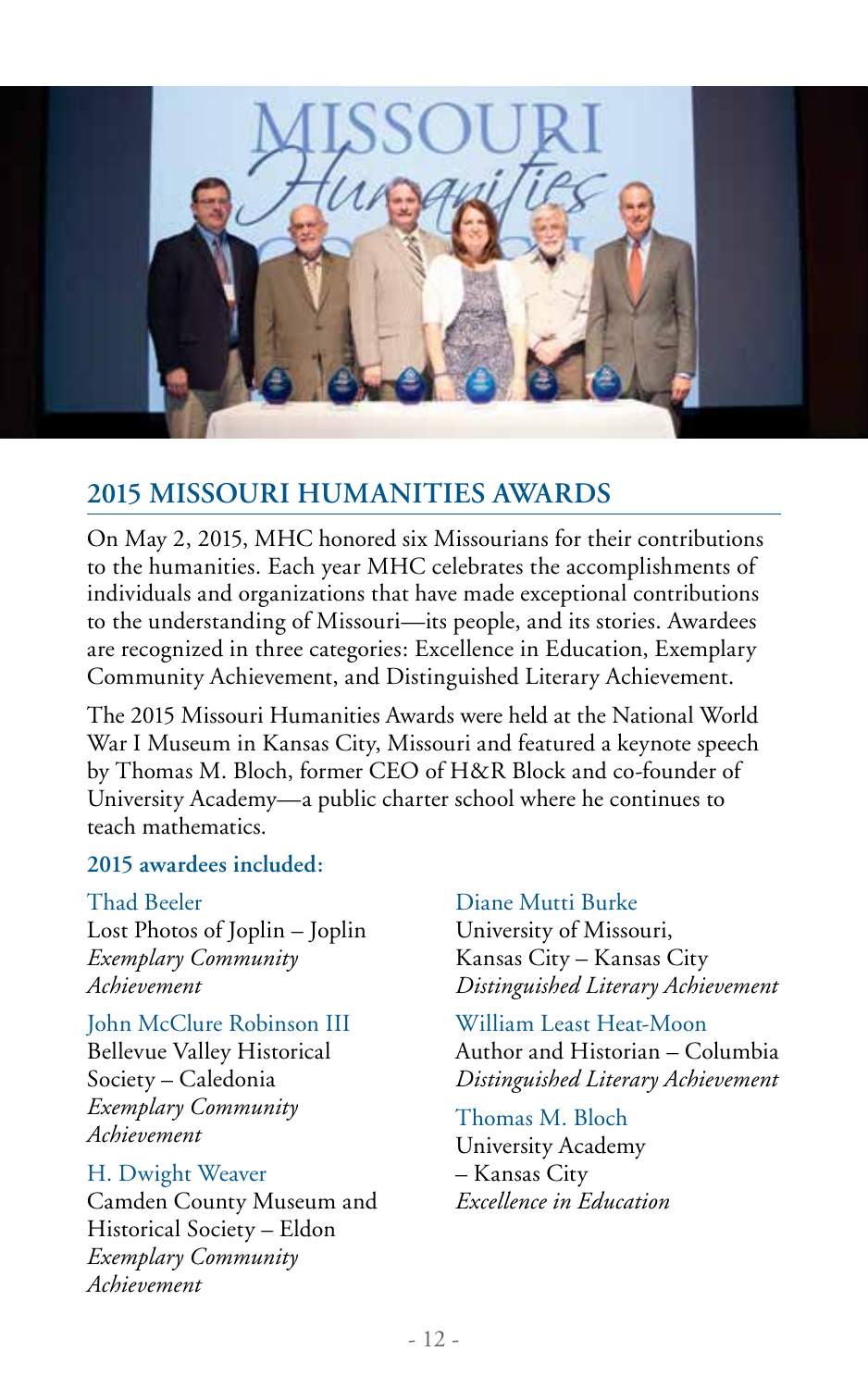### **MHC BOARD AND STAFF**

**BOARD** *(current) Chair* Louis Riggs *Hannibal Vice Chair*  Tom Hershewe *Kansas City Treasurer, Development Chair*  Debbie Depew *Sullivan Program Chair* Lorraine Sandstrom *Seymour Government Relations Chair* Kathlyn Fares *Hawk Point MHC Trust Fund Member* Randy Maness *Doniphan Finance Chair* Matthew Pitzer *Columbia* Marci Bennett

*St. Joseph* Adam Criblez *Cape Girardeau* Faye Dant *Hannibal* Michael J. Devine *Lee's Summit* Jenny Hayes *Kearney* Joan Israelite *Kansas City* Gerald W. Jones *Jackson*

Justin J. Kalwei *Platte City* Dorinda Nicholson *Raytown* Pam Parsons *Carrollton* Diana Reiter *Independence* Pamela Riggs *Marshall* John M. Robinson, III *Frontenac* Carol Bell Silvey *West Plains* Vetta L. Sanders Thompson *St. Louis* Nora Windmeyer *Grand Pass* Wayne Zade *Fulton*  STAFF *(current)*

Dr. Steve Belko *Executive Director*

Clarice Britton *Director of Operations*

Lisa Carrico *Director of Family & Veterans Programs*

Maura Gray *Director of Public Relations*

### Caitlin O'Leary *Heritage Resources Coordinator and Development Associate*

Dr. Mark Livengood *Director of Education Programs; Manager, Kansas City Office*

Austin Skinner *Director of Development and Community Engagement*

Tim Taylor *Fiscal Officer*

Marilyn Webster-Brown *Program Specialist*

Greg Wolk *Heritage Resources Coordinator*

#### FY2015 STAFF MEMBERS NOT LISTED ABOVE

Kathleen Daily *Kansas City Office Manager*

Barbara Gill *Communications and Operations Specialist*

Sean Grove *Government Relations Coordinator*

Lisa Miller *Veterans Programming Director*

Emily Skeels *Communications Coordinator & Development Manager*

James F. Weidman *Development Director*

Anna Marie Wingron *Community Programs and Outreach Coordinator*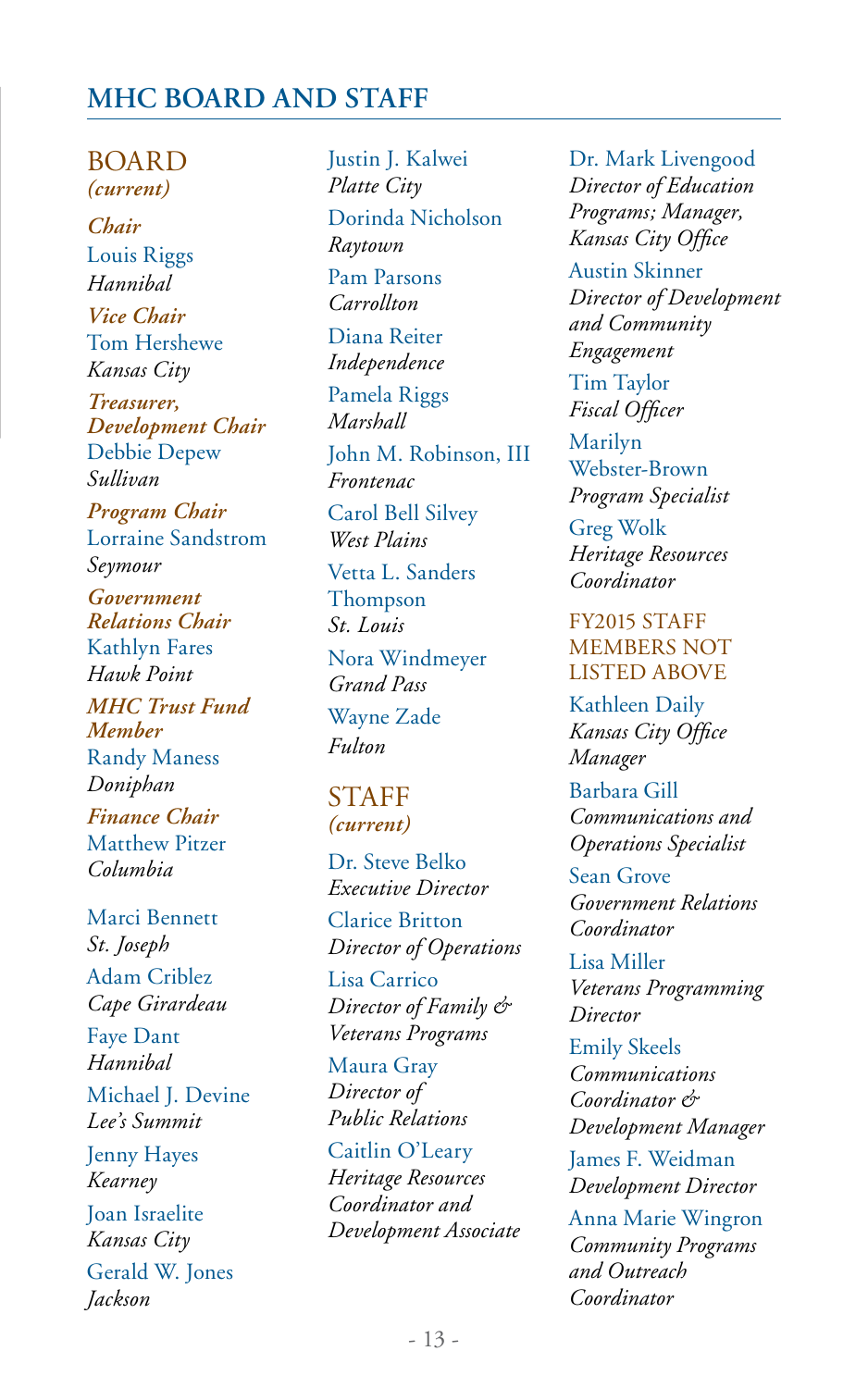### **DONORS, SPONSORS, AND GRANTORS**

#### \$100,000 AND ABOVE

National Endowment for the Humanities State of Missouri Humanities Trust Fund

#### \$10,000 TO \$99,999 American Library Association

#### \$5,000 TO \$9,999

Dr. Debbie A. Depew Saigh Foundation Target Corporation The State Historical Society of Missouri

#### \$2,500 TO \$4,999

Dollar, Burns & Becker Charitable Fund Edward Jones Mr. Thomas Hershewe Louis and Anne Riggs

#### \$1,000 TO \$2,499

Thomas M. Bloch Dr. Joan Caulfield and Dr. Alan Warne Jerilyn A. Hahn Ms. Pamela Parsons Mr. Terry E. Schnuck

#### \$500 TO \$999

Kathlyn and Lee Fares Robert W. and Nancy Hatch Ms. Cynthia Hobart Mr. Gerald W. Jones Kevin and Pam Riggs Mrs. Lorraine Sandstrom Mr. and Mrs. Alvin Siteman

#### \$250 TO \$499

Ms. Debbie A. Atwood Mary and Wendell Berry Mr. and Mrs. Ray H. Burson Ms. Lisa Carrico

Ms. Lynn Cartledge Ms. Elizabeth J. Chapin Mrs. Marilyn J. Clark Mr. Michael J. Devine Brad and Helene Epstein Dr. Angela Firkus and Dr. Steven Wagner Joan Israelite Justin J. and Amanda Kalwei Dr. Danielle MacCartney Mr. and Mrs. Randy Maness Ms. Dorinda Nicholson Mr. and Mrs. Frank North Mr. Stephen Otto Mr. Matthew Pitzer Mr. John Russell Christy Schink Ms. Carol Bell Silvey Ms. Katherine E. Smith Jim and Phyllis Weidman Ms. Nora Windmeyer Ms. Anna Marie Wingron Mr. Wayne Zade Mr. and Mrs. Eric Zahnd

#### \$100 TO \$249

Mr. John C. Boyd Jr. Ms. Clarice Britton Mr. and Mrs. Bernard M. Brown Verna C. Brown James Alan Cogswell and Elizabeth A. Cogswell Ms. Ann M. Corrigan Dr. Jon Cozean Mr. Adam Criblez Ms. Jo Anna Dale Mr. and Mrs. Albert Dusing Mr. and Mrs. John J. Dwyer Jr. Mr. and Mrs. Kent Farnsworth Ms. Linda Fitzgerald Friends of Arrow Rock Mr. Richard Gard Mr. and Mrs. Wayne Goode Jenny Hayes Robert Henke and Suzanne Loui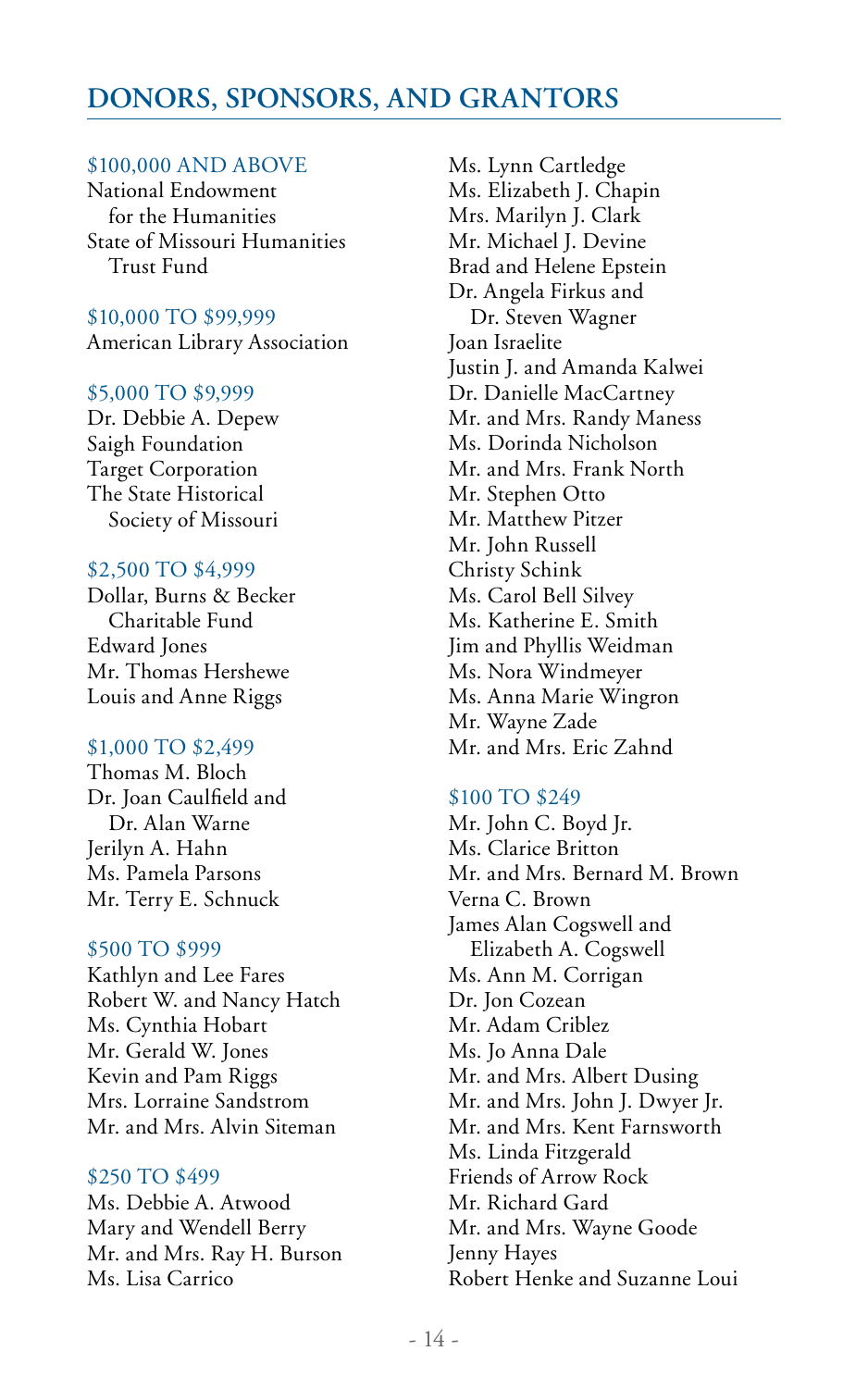Dr. Marianne E. Inman and Mr. David Inman Mr. and Mrs. James Isgriggs Christy Franchot James Mr. Jonathan M. Kemper Dr. and Mrs. James R. Kimmey Mrs. Carolyn F. Loraine Catherine Maginel Mr. John Edward Mutti Jr. Mr. and Mrs. John L. Needham Dr. Kathleen B. Nigro and Mr. Frank J. Nigro Palmyra R-1 School District Mr. Kenneth L. Reeves Mr. William S. Richards Mr. and Mrs. Stanley Sasser Mrs. Becky Schroeder Mr. and Mrs. James Symmonds Mr. and Mrs. Robert A. Terrill Mr. Fred Vahle Mr. H. Dwight Weaver Arthur F. Wortman Dr. Mark Wrighton Mr. Joseph Wuller

#### \$1 TO \$99

Sandy Adams Betsy Alaimo Ms. Kathryn Ballard Ms. Lesley Barker Ms. Barbara Bartholomew Ms. Maxine Blaine Sara and Jack Burke Robert and Eleanor Carriker Ms. Gail B. Crump Durb and Ellen Curlee Kathleen Daily Ms. Jane C. Dunehew Mrs. Marjorie Cizek Eddy Dr. Eva Frazer Mrs. Agnes L. Garino Jean and Hal Gentry Mr. William A. Gerling Mrs. Barbara Gill Dr. Betty J. Gipson Paula Goade Stephanie and Todd Greenberg Mr. Charles R. Harrison

Mr. and Mrs. Vernon D. Hawthorne Mary Jo Herde Stacey Hicks Mr. Antonio Holland Beverly Hooker Margaret Howard Ms. Sarah Howard Jim and Denya Human Joplin Historical and Mineral Mr. Patrick W. Lee Lynn Main Mr. Alan Mastin Dr. Carol Fisher Mathieson Cole and Anthony McBride Mr. and Mrs. Matthew P. McCauley Josephine McDonald Ms. Lisa Miller Larry Mooney Jim Reid Ms. Faye C. Morris Ms. Nora Mosley Osage County Historical Society Catherine S. Palmer Linna Place Ms. Sally A. Polc Mike and Barb Quinn Mr. and Mrs. Roger Rohrer Ms. Carla Rosen Mr. Barry Rosenberg Ms. Mary D. Ross Mr. Daryl C. Rothman Alice and Peter Sargent Martha Sellers Sherry Sissac Stacy Sloan Mr. and Mrs. Robert M. Strickler Mr. Timothy Taylor Ms. Virginia Toone Andy and Kellie Trivers Mr. and Mrs. Dennis J. Tuchler Elizabeth Tucker Ms. Alexandra M. Usher Ms. Nancy Waggoner Mr. Kent Walker Ms. Carol Watkins Ms. Marilyn Webster-Brown Carol Weisman and Frank Robbins Monica Williams Ms. Joan M. Wilson